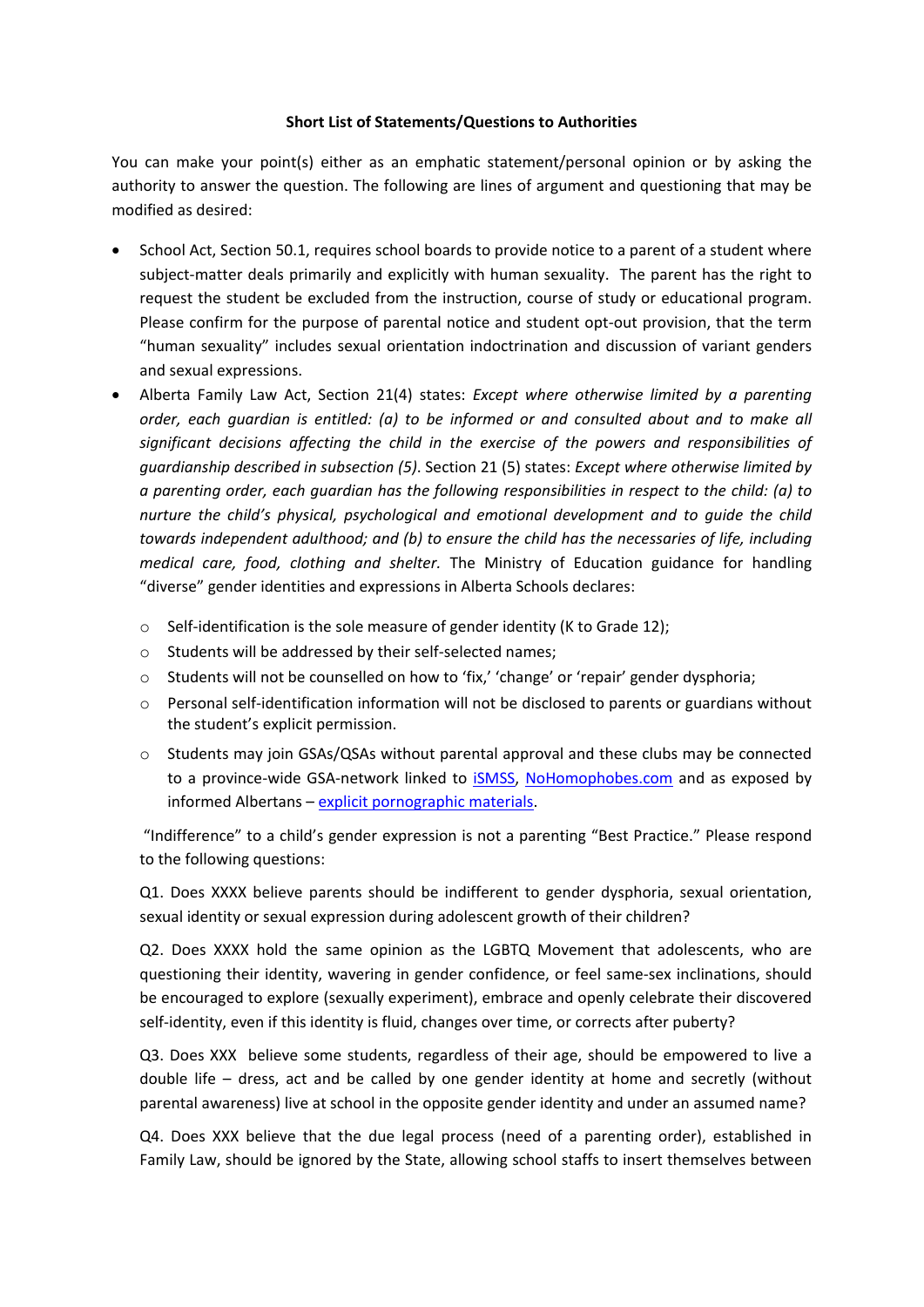parent and student in responsibility for the child's medical, psychological and emotional development?

Q5. If the answer to a question above is yes, could XXX give an explanation of his/her view of the role, responsibilities and rights of parents in raising their children?

- To what length is the School Board prepared to take on unilaterally and for sustained periods secret counsel to students, in medical, physiological and psychological matters related to human sexuality, without parental awareness or approval?
- Will the School Board clarify whether there are any age restrictions on a student's autonomy to self-identify; on a student's ability to live a lifestyle at school in secret from his/her parents; and on a student's ability to join a GSA/QSA without parental approval?
- Will the School Board clarify whether you believe in the existence of "Wavers;" kids who are currently confused about or currently questioning their sexuality; kids who could choose either a heterosexual path or a sexual minority path; kids who will or will not sexually experiment depending on received counsel? What assurance can the School Board provide to assuage concern about institutional promotion of experimentation toward sexual minority identities and lifestyles within district schools?
- School Act Section 16.1 empowers one or more students to start organizations including but not limited to gay-straight alliances, diversity clubs, anti-racism clubs and anti-bullying clubs. If the school board cannot appoint a staff liaison to assist students in organizing the establishment, activity and ongoing operation of the organization, the Minister shall appoint a responsible adult. Current Ministry guidance offers no limitations to the activities of the clubs, no limitation on age of the members or age-spread within a club, no need for parental approval, no need for a club constitution approved by the school board or principal, and no Ministry guidance and oversight for the iSMSS-inspired Alberta GSA/QSA Network. On the other hand, the legislation and Ministry policy make clear that school boards cannot block creation of GSAs/QSAs and the Government has setup [studentsupport@gov.ab.ca](mailto:studentsupport@gov.ab.ca) so students can reach directly to Ministry staff that will ensure "LGBTQ rights" are being respected. There is no absolute standard against which to measure "safe," "caring," "respectful," "inclusive" and "welcoming" qualities to a school's learning and teaching environment. The Law, left unchallenged, empowers a single student of any age (K-12), acting without their parent's awareness or approval, to decide the level of respect and inclusiveness desired. He or she can appeal over all stakeholders (teachers, principal, superintendent, and school board) directly to the Minister for help. The Law, left unclarified, can empower a few or many activist GSA/QSA club members, possibly coached through allied LGBTQ groups or the Alberta GSA Network, to determine the level of activism to be affected in a school. The following is ATA guidance to teachers for assisting GSAs:

*Work with your GSA to develop an action plan that will help make your group an active and sustainable presence in your school. Your action plan might include longand short-range goals and priorities. Possible activities include:*

- o *showing LGBTQ-themed movies from National Film Board of Canada,*
- o *inviting guest speakers,*
- o *holding joint meetings with other school groups,*
- o *writing articles for the school newspaper or website,*
- o *networking with local LGBTQ community groups,*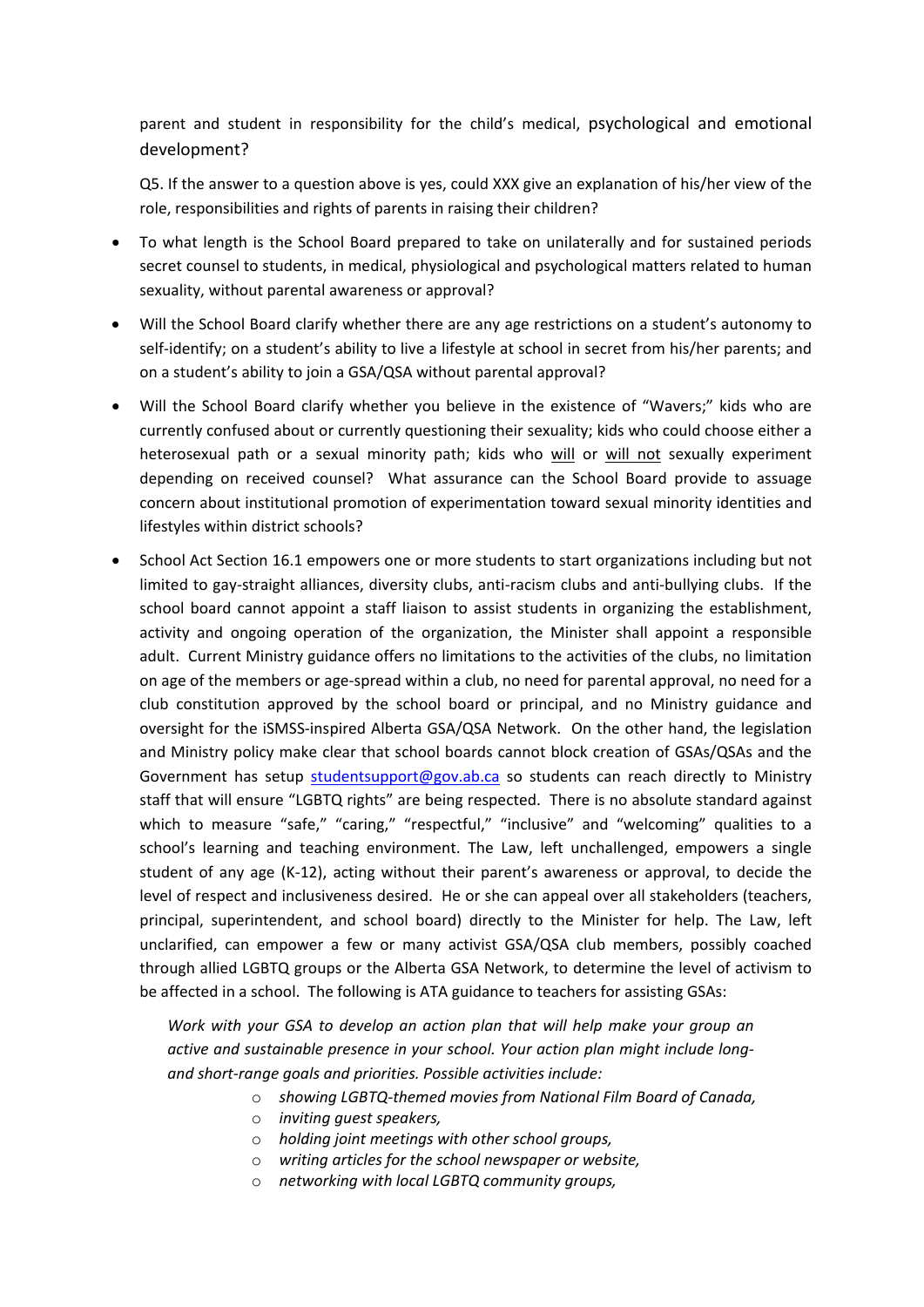- o *undertaking a web search on LGBTQ youth issues,*
- o *visiting your school library, suggesting potential LGBTQ student resources,*
- o *creating a bulletin board display about LGBTQ history,*
- o *starting an LGBTQ book club or reading group,*
- o *inviting LGBTQ school alumni to speak to your group,*
- o *planning activities to celebrate special days, such as*
	- *National Coming Out Day (Oct 11),*
	- *The Day of Silence (in April),*
	- *The National Day Against Homophobia (in May),*
	- *Transgender Day of Remembrance (in Nov),*
	- *Your local community LGBTQ Pride Week.*
- o *Focus on school climate and organizational change through outreach activities (e.g., diversity days, staff training, inclusive curriculum)*
- o *Have an anti-oppression educational mandate across intersections of difference (race, gender, class, ability, sexual orientation, gender identity)*
- o *Strive to move beyond tolerance*

(*Gay-Straight Student Alliances in Alberta Schools – A Guide for Teachers*, 2006, p. 19; GSAs and QSAs in Alberta Schools: A Guide for Teachers, 2015, p.31.)

Who in the student–parent–teacher–principal–superintendent–school board–Minister chain will set boundaries on the level and nature of activism within these clubs?

• Some adolescents may feel transient confusion about their sexual identity when young, especially if they have had a sexual experience with someone of the same gender. Whether as a phase of rebellion and experimentation, plain curiosity, or the result of sexual abuse in childhood, children may have one or more same-sex encounters, which may raise questions about his or her ultimate sexual destination. It is important for children and teens who have had such experiences to receive appropriate counselling that (among other things) will clarify the fact that these events have not destined them to a lifelong homosexual orientation.

Q1. In the apparent Education Ministry campaign to encourage, empower, include, and celebrate so-called "sexual minority students," what evidence is there that wavering/questioning students who come forward will receive unbiased, medically factual, ideologically neutral counselling at school?

Q2. What are the legal liability, accountability and over watch relationships between the Ministry of Education and [Alberta GSA Network,](http://albertagsanetwork.ca/) and [Camp fYrefly?](http://www.fyrefly.ualberta.ca/) [We know the Ministry funds the GSA Network.]

Q3. Will membership in or approach to a GSA become the encouraged or sole means by which a student can receive counselling related to sexual orientation, identity or expression?

Q4. How is personal confidentiality maintained in a GSA "club"?

- Internally focused GSA/QSA/Diversity clubs, according to ATA (GSAs and QSAs in Alberta Schools: A Guide for Teachers, 2015, p.30.) are tailored for intimate and private counselling and support and may be characterized as follows:
	- o Have school-based confidential support